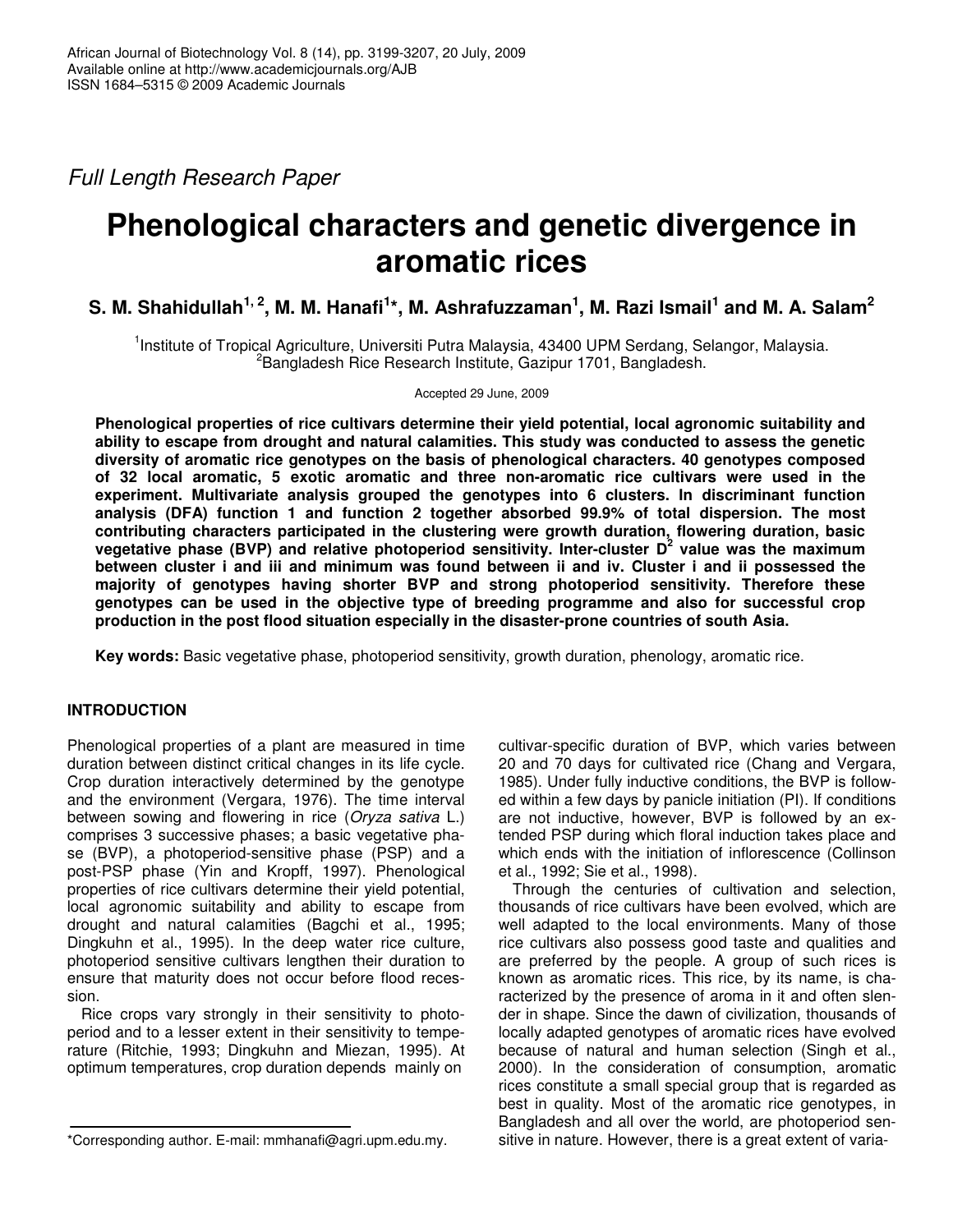tions in phenological characters among these genotypes.

Study of genetic divergence among the plant materials is a vital tool to the plant breeders for an efficient choice of parents for plant improvement. Genetically diverse parents are likely to contribute desirable segregants and or to produce high heterotic crosses. Parents identified on the basis of divergence for any breeding program would be more promising (Arunachalam, 1981). Grouping or classification of genotypes based on suitable scale is quite imperative to understand the usable variability existing among them. For the assessment of variation on multivariate scale, Mahalanobis' D<sup>2</sup>-statistic has proved to be a powerful technique (Murty and Arunachalam, 1966).

This study was therefore undertaken to evaluate the phenological characters of aromatic rices from different sources and to determine genetic distance/relationship among them on the basis of cluster analysis.

#### **MATERIALS AND METHODS**

The experiment was conducted at the farm of Bangladesh Rice Research Institute (BRRI) in 2005. A total of 40 rice germplasm composed of 32 local aromatic, 5 exotic and 3 non-aromatic rice varieties as standard checks, were selected for this research (Table 1). Among the 3 non-aromatic varieties, BR28 is a modern Boro, BR39 is a modern T. Aman variety and the third one, Nizersail was used as a standard check for comparing photoperiod sensitivity among the genotypes (Miah and Sarkar, 1990). Exotic genotypes used in the study include Basmati PNR346 from Pakistan; Sarwati and Sugandha-1 from Nepal and Khazar and Neimat from Iran. The rest materials are representing their distribution throughout Bangladesh. 40 rice genotypes formed the treatment variables and were assigned randomly to each unit plot of 5  $m \times 2$  m dimension. 30 days-old seedlings were transplanted at the spacing of 20 cm  $\times$  20 cm on August 15, 2005 following randomized complete block design (RCBD) with 3 replications. Fertilizers P-K-S-Zn were applied at 25- 35-10-3 kg ha $^{-1}$  in the form of triple super phosphate, muriate of potash, gypsum and zinc sulphate, respectively as basal dose at final land preparation. Because of wide genotypic variation in phenollogical development and yield potential, varieties differed enormously in attaining panicle initiation (PI) stage and in the requirement of nutrient elements. Nitrogen was top-dressed as urea in 2 - 3 splits to the contrary of a common dose with fixed time routine. The amount of urea and time of application were determined with the help of a leaf colour chart (Ladha et al., 1998).

One square meter area was selected and marked in each plot for tiller count. After 1 month of transplanting, tillers were counted at every alter-nate day and continued until diminishing trend of tiller number. Thus the number of days required for maximum tillers was recorded. Days to heading, 50% flowering and complete flowering were re-corded based on visual observation. Days to maturity at the time when more than 80% grains on the panicles were fully ripened. For the determination of dormancy period, seed germination of freshly harvested seeds was evaluated.

A parallel experiment was carried out in a glass house to determine photoperiod sensitivity of the test materials. Seeds were sown in earthen pots on March 15, 2005. Nizersail, a local photoperiod sensitive variety, was used as a standard check. A total of 160 pots (40 varieties  $\times$  2 treatments  $\times$  2 replications) were used for this purpose. 5 seedlings were grown in each pot. Among 4 sets of pots, 2 sets were kept in 2 open rooms made of bamboo. The

bamboo structures were covered by thick and dark black canvas from 5:00 pm to 6:30 am to ensure 13.5 h of dark period and 10.5 h of light period for the test materials. The photoperiod treatment was started at 15 DAS and continued up to booting stage. The rest 2 sets were grown at natural photoperiod under similar cultural practices. The following calculations were done as described by Miah and Sarkar (1990).

 $BVP = (GD at 10.5 h photoperiod) - 30 days$ 

 $PSP = (GD at control set) - (GD at 10.5 h photoperiod)$ 

$$
RPS \text{ (%)} = \frac{PSP \text{ of the test entry}}{PSP \text{ of Nizers} all} \times 100
$$

Where,  $GD =$  growth duration in days (sowing to heading), BVP = basic vegetative phase, PSP = Photoperiod sensitive phase, and RPS = relative photoperiod sensitivity

In data processing steps, genotypic and phenotypic coefficient of variations were estimated according to Burton (1952). The ANOVA was done by IRRISTAT windows 4.01. Genetic divergence among the genotypes was assessed using  $D^2$  statistic (Mahalanobis, 1936) extended by Rao (1952). Discriminant function analysis (DFA) was done for conformity of the results and to verify precision level of clustering (Huberty, 1994). These analyses were performed under software SPSS v11.0.

## **RESULTS AND DISCUSSION**

#### **Extent of variability in phenological characters**

Lengths of different phases and stages in the life cycle of 40 rice genotypes are presented in Table 1. Maximum tillering stage is considered as a climax of a rice plant's vegetative growth. Duration, required for attaining maximum tillering stage, varied in a wide range of 65 to 85 days. Gandho kasturi required longest period followed by Kalijira Tapl-73 (82 days) and Darshal (78 days). Sugandha-1 reached at the ceiling number of tillers within the shortest period followed by Basmati tapl-90 and BR28 (66 days). The time interval between sowing and  $1<sup>st</sup>$ heading (starting of panicle emergence in a plot) was the longest for Gandho kasturi (112 days). The second longest duration was required by Kalijira Tapl-73 (110 days) which was followed by BR38, Nizersail and Radhuni pagal (107 days). In the plot of BR28, it emerged its first panicle within the shortest period of 77 days followed by Basmati PNR346 and Neimat (78 days). In cases of 50% flowering and complete heading and full maturity, the duration requirements of genotypes showed more-or-less similar trend. Maturity duration is the final and cumulative result of all phenological responses. It determines the success of crop harvest by farmers in a vulnerable environmental situation. In the present study, the crop harvesting was started with BR28 at 116 days after sowing (DAS) and ended at 154 DAS (Gandho kasturi). Kalijira Tapl-73 required 149 days to complete life cycle followed by Khazar and Radhuni pagal (145 days). The second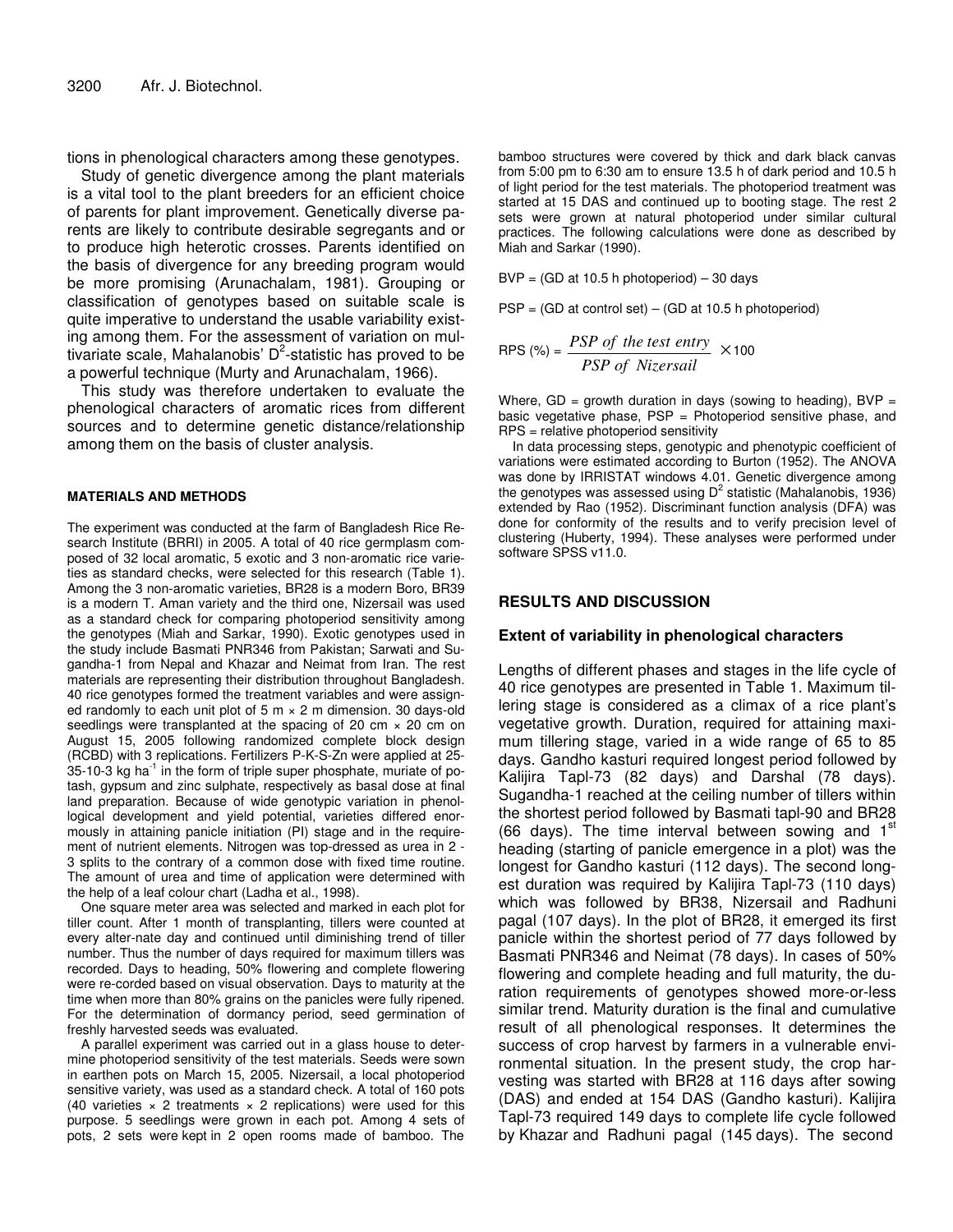**Table 1.** Durations of different stages in vegetative and reproductive phases of forty rice genotypes (average over 3 replications).

| Name of genotype      | Days to<br>maximu<br>m tillers | Days to<br>1 <sup>st</sup><br>heading | Days to<br>50%<br>flowering | Days to<br>complete<br>heading | <b>Flowering</b><br>duration<br>(days) | <b>Maturity</b><br>(days) |
|-----------------------|--------------------------------|---------------------------------------|-----------------------------|--------------------------------|----------------------------------------|---------------------------|
| 01. Badsha bhog       | 70                             | 94                                    | 105                         | 112                            | 18                                     | 134                       |
| 02. Baoi jhak         | 67                             | 94                                    | 101                         | 107                            | 13                                     | 131                       |
| 03. Basmati Tapl-90   | 66                             | 89                                    | 100                         | 107                            | 18                                     | 129                       |
| 04. Basmati PNR 346   | 76                             | 78                                    | 89                          | 95                             | 17                                     | 119                       |
| 05. Begun bichi       | 68                             | 93                                    | 101                         | 107                            | 14                                     | 131                       |
| 06. Benaful           | 76                             | 103                                   | 109                         | 116                            | 13                                     | 139                       |
| 07. Bhog ganjia       | 71                             | 94                                    | 103                         | 111                            | 17                                     | 135                       |
| 08. BR28              | 66                             | 77                                    | 86                          | 92                             | 15                                     | 116                       |
| 09. BR38              | 76                             | 107                                   | 111                         | 113                            | 6                                      | 140                       |
| 10. BR39              | 73                             | 88                                    | 94                          | 99                             | 11                                     | 125                       |
| 11. Chinigura         | 73                             | 99                                    | 104                         | 111                            | 12                                     | 135                       |
| 12. Chinikani         | 75                             | 104                                   | 110                         | 120                            | 16                                     | 140                       |
| 13. Darshal           | 78                             | 105                                   | 112                         | 122                            | 17                                     | 144                       |
| 14. Doiar guro        | 77                             | 102                                   | 107                         | 113                            | 11                                     | 141                       |
| 15. Elai              | 72                             | 101                                   | 105                         | 109                            | 8                                      | 136                       |
| 16. Gandho kasturi    | 85                             | 112                                   | 122                         | 128                            | 16                                     | 154                       |
| 17. Gandhoraj         | 72                             | 100                                   | 105                         | 112                            | 12                                     | 136                       |
| 18. Hatisail          | 76                             | 96                                    | 106                         | 112                            | 16                                     | 137                       |
| 19. Jamai sohagi      | 75                             | 93                                    | 99                          | 109                            | 16                                     | 136                       |
| 20. Jata katari       | 69                             | 94                                    | 102                         | 109                            | 15                                     | 132                       |
| 21. Jesso balam       | 75                             | 100                                   | 105                         | 110                            | 10                                     | 139                       |
| 22. Jira katari       | 71                             | 93                                    | 103                         | 111                            | 18                                     | 135                       |
| 23. Kalijira Tapl-73  | 82                             | 110                                   | 119                         | 124                            | 14                                     | 149                       |
| 24. Kalomai           | 71                             | 97                                    | 104                         | 111                            | 14                                     | 134                       |
| 25. Kamini soru       | 73                             | 96                                    | 103                         | 110                            | 14                                     | 133                       |
| 26. Kataribhog        | 70                             | 95                                    | 104                         | 110                            | 15                                     | 134                       |
| 27. Khazar            | 72                             | 91                                    | 99                          | 109                            | 18                                     | 128                       |
| 28. Laljira Tapl-130  | 76                             | 107                                   | 116                         | 123                            | 16                                     | 145                       |
| 29. Niemat            | 72                             | 78                                    | 89                          | 96                             | 18                                     | 118                       |
| 30. Nizersail         | 76                             | 107                                   | 110                         | 114                            | $\overline{7}$                         | 144                       |
| 31. Philippine katari | 67                             | 92                                    | 99                          | 107                            | 15                                     | 129                       |
| 32. Premful           | 70                             | 95                                    | 104                         | 108                            | 13                                     | 134                       |
| 33. Radhuni pagal     | 77                             | 107                                   | 114                         | 121                            | 14                                     | 145                       |
| 34. Rajbhog           | 74                             | 104                                   | 109                         | 113                            | 9                                      | 144                       |
| 35. Sai bail          | 69                             | 94                                    | 104                         | 111                            | 17                                     | 133                       |
| 36. Sakkor khora      | 74                             | 102                                   | 107                         | 111                            | 9                                      | 138                       |
| 37. Sarwati           | 72                             | 84                                    | 93                          | 101                            | 17                                     | 122                       |
| 38. Sugandha-1        | 65                             | 86                                    | 93                          | 100                            | 14                                     | 123                       |
| 39. Tilkapur          | 73                             | 97                                    | 104                         | 110                            | 13                                     | 137                       |
| 40. Ukni madhu        | 66                             | 92                                    | 100                         | 106                            | 14                                     | 130                       |
| CGV                   | 5.95                           | 9.12                                  | 7.32                        | 7.25                           | 20.44                                  | 6.17                      |
| <b>PCV</b>            | 6.49                           | 9.49                                  | 7.35                        | 7.53                           | 20.92                                  | 6.19                      |
| <b>SE</b>             | 0.68                           | 1.38                                  | 0.42                        | 1.26                           | 0.46                                   | 0.42                      |
| F prob. value         | < 0.01                         | < 0.01                                | < 0.01                      | < 0.01                         | < 0.01                                 | < 0.01                    |

shortest life span was had by Neimat (118 days) and Bansmati PNR346 was immediate follower having 119

days of maturity duration. All phenological characters were found to vary in a wide range depending rice culti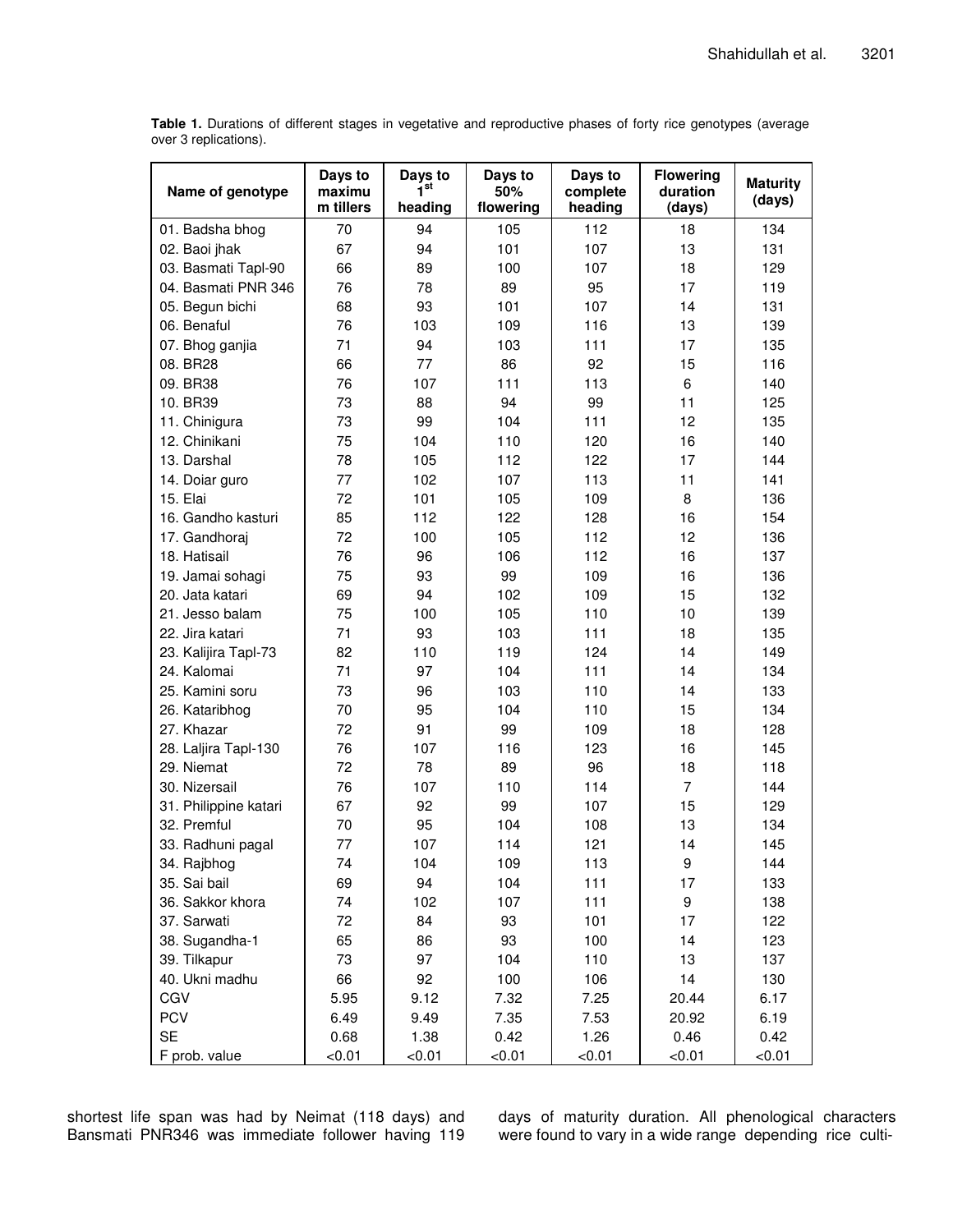vars as well as micro and macro environments (Fukai, 1999; Dingkuhn and Asch, 1999; Raïssc et al., 2004). Flowering duration is an important character that is frequently considered before release of a variety for commercial cultivation. It is the time interval between first heading and complete heading (≥90% flowering) in plot. Shorter flowering duration ensures the visible uniformity of a crop field which is always preferred by farmers. Among the genotypes, BR38 showed best uniformity of flowering with shortest duration of 6 days. In this series, Nizersail was in the next position (7 days) followed by Elai (8 days). The longest flowering duration (18 days) was observed in the plots of Badshabhog, Basmati Tapl-90, Jirakatari, Khazar and Neimat.

Data on basic vegetative phase (BVP), photoperiod sensitivity and seed dormancy period are presented in Table 2. Recorded BVP showed a great extent of variability over the genotypes. Shortest BVP was recorded 19 days for Benaful. BR38 and Elai were close neighbours with 20 and 23 days of BVP. Doiar guro proved its longest BVP with 67 days followed by Khazar (65 days) and Bhog ganjia (58 days). According to statement of Chang and Vergara (1985), BVP may vary from 20 to 70 days in cultivated rice. In the experiment of Yin and Kropff (1997) the duration of BVP varied among 20 rice cultivars ranging from 16.7 to 45.4 days. An extreme variation was found in photoperiod sensitive (PSP). An absolute absen-ce of PSP in the cultivar Neimat (0 day) was an excep-tional phenomenon. A very minimum PSP (2 days) was in Khazar. On the contrary, a very long PSP of 174 days was observed in 2 genotypes viz. Benaful and BR38 followed by Gando kasturi (171 days). Relative photo-period sensitivity, calculated in percentage on the basis of standard check Nizersail, was also found to vary in the similar trend ranging from 0 to 103%. The length of PSP was reported to vary between 3.6 and 75.6 days (Yin and Kropff, 1997). Seed dormancy period, a postharvest phenological trait, showed a large extent of variability among the genotypes. Maximum dormancy period 91 days was recorded in Darshal and minimum 5 days in Basmati PNR346.

The genotypic and phenotypic coefficients of variations for each and every character were also showed the Tables 1 and 2. Highest genotypic coefficient of variation (GCV) was recorded 48% for seed dormancy followed by photoperiod sensitivity (41%). Lowest value of GCV was observed for days to maximum tillers (6%) followed by days to flowering (7%). The rest of the characters hold GCV in the range of 9 - 31%. Higher GCV in a character gives the better opportunity for a cross combination to get wider variation. All the characters showed little differences between PCV and GCV which indicated negligible influence of environment on the expressions of these characters. Low GCV and PCV for plant height and panicle length were as reported by Das and Rahman (1984). Amin et al. (1992) observed closeness of PCV and GCV

for a few characters and much difference between PCV and GCV for others.

## **Interrelationship among the phenological traits**

Correlation coefficient analysis measures the linear relationships between characters and determines the selection of component characters for plant improvement (Singh, 2000). Relationships among the different phenollogical traits were determined through simple correlation co-efficient (r) and are presented in Figure 1. In the analysis, it is found that flowering duration is a totally independent character showing neither positive nor negative relation with any other phenological trait. There was a negative correlation between BVP and PSP, however, the r value was not significant  $(r = -0.49)$ . Significant positive relations were established among photoperiod sensitivity, growth duration and seed dormancy period  $(r =$ 0.67 to 0.77). Several researchers made effort on the analyses of grain yield and related components of modern, lowland and winter rice varieties. And they reported different levels of correlation among the traits (Bai et al., 1992; Manuel and Palanisamy, 1989; Vange et al., 1999).

## **Clustering of genotypes by multivariate analysis**

All of the 10 phenological characters were subjected to cluster analysis to establish a Euclidean linkage map (Figure 2). Six linkage groups were identified on the basis of Euclidean distances among the genotypes. The linkage groups were further characterized by discriminant function analysis (DFA) using the same parameters as for the cluster analysis. In the step-wise process of DFA 4 functions were identified under which only 4 characters viz. growth duration (sowing to 50% flowering), flowering duration, BVP and relative photoperiod sensitivity (RPS) participated in the discrimination (Table 3). Function 1 and 2 collectively explained 99.9% of the total variance (Table 4). Function 1 alone was composed of all 4 characters mentioned above. The F1 versus F2 scatter plot (Figure 3) shows that this analysis differentiated well between the linkage groups. Only these 2 functions were considered for the construction of understandable 2-dimension graph, as these 2 can account for more than 80% of total dispersion (Huberty, 1994).

Intra-cluster and inter-cluster distances were (Mahalanobis'  $D^2$ ) were calculated from step-wise DFA. The highest intra-cluster distance was computed for cluster i (composed of 23 genotypes) and the lowest was for cluster Vi (composed of 2 genotypes). All the intracluster distances were lower than inter-cluster distances (Table 5). It indicated a wider genetic diversity among the genotypes of different groups than those in the same group that is, within group genotypes they were closely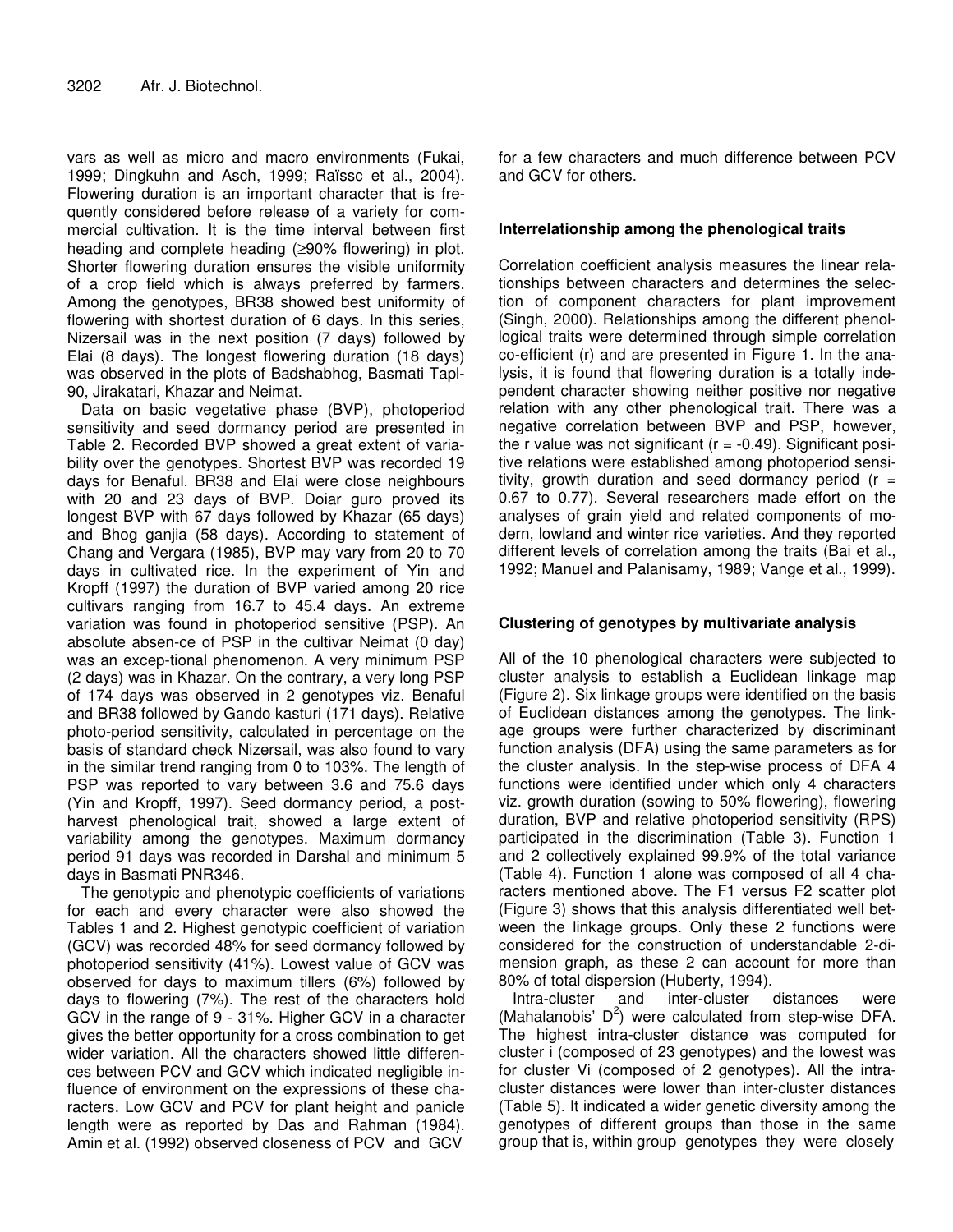| Name of genotype      | <b>Basic</b><br>vegetative<br>phase (days) | Photoperiod<br>sensitive<br>phase (days) | <b>Relative</b><br>photoperiod<br>sensitivity (%) | Seed<br>dormancy<br>period (days) |
|-----------------------|--------------------------------------------|------------------------------------------|---------------------------------------------------|-----------------------------------|
| 01. Badsha bhog       | 30                                         | 154                                      | 91                                                | 20                                |
| 02. Baoi jhak         | 33                                         | 151                                      | 89                                                | 66                                |
| 03. Basmati Tapl-90   | 53                                         | 114                                      | 67                                                | 21                                |
| 04. Basmati PNR 346   | 40                                         | 20                                       | 12                                                | 5                                 |
| 05. Begun bichi       | 35                                         | 148                                      | 87                                                | 51                                |
| 06. Benaful           | 19                                         | 174                                      | 103                                               | 34                                |
| 07. Bhog ganjia       | 58                                         | 125                                      | 74                                                | 54                                |
| 08. BR28              | 38                                         | 17                                       | 10                                                | 20                                |
| 09. BR38              | 20                                         | 174                                      | 102                                               | 86                                |
| 10. BR39              | 41                                         | 49                                       | 29                                                | 31                                |
| 11. Chinigura         | 39                                         | 150                                      | 89                                                | 61                                |
| 12. Chinikani         | 49                                         | 144                                      | 85                                                | 64                                |
| 13. Darshal           | 27                                         | 168                                      | 99                                                | 91                                |
| 14. Doiar guro        | 67                                         | 125                                      | 74                                                | 71                                |
| 15. Elai              | 23                                         | 168                                      | 99                                                | 59                                |
| 16. Gandho kasturi    | 30                                         | 171                                      | 101                                               | 82                                |
| 17. Gandhoraj         | 41                                         | 150                                      | 89                                                | 50                                |
| 18. Hatisail          | 38                                         | 148                                      | 87                                                | 67                                |
| 19. Jamai sohagi      | 37                                         | 143                                      | 84                                                | 21                                |
| 20. Jata katari       | 29                                         | 155                                      | 91                                                | 44                                |
| 21. Jesso balam       | 30                                         | 161                                      | 95                                                | 76                                |
| 22. Jira katari       | 32                                         | 150                                      | 89                                                | 76                                |
| 23. Kalijira Tapl-73  | 49                                         | 150                                      | 89                                                | 67                                |
| 24. Kalomai           | 24                                         | 164                                      | 96                                                | 82                                |
| 25. Kamini soru       | 27                                         | 159                                      | 94                                                | 40                                |
| 26. Kataribhog        | 31                                         | 154                                      | 91                                                | 61                                |
| 27. Khazar            | 65                                         | $\overline{c}$                           | 1                                                 | 7                                 |
| 28. Laljira Tapl-130  | 43                                         | 153                                      | 90                                                | 86                                |
| 29. Niemat            | 39                                         | $\mathbf 0$                              | $\mathbf 0$                                       | 11                                |
| 30. Nizersail         | 27                                         | 169                                      | 100                                               | 81                                |
| 31. Philippine katari | 29                                         | 154                                      | 91                                                | 59                                |
| 32. Premful           | 29                                         | 156                                      | 92                                                | 60                                |
| 33. Radhuni pagal     | 35                                         | 162                                      | 95                                                | 64                                |
| 34. Rajbhog           | 26                                         | 168                                      | 99                                                | 83                                |
| 35. Sai bail          | 34                                         | 152                                      | 90                                                | 37                                |
| 36. Sakkor khora      | 35                                         | 157                                      | 92                                                | 76                                |
| 37. Sarwati           | 46                                         | 24                                       | 14                                                | 6                                 |
| 38. Sugandha-1        | 34                                         | 36                                       | 21                                                | 27                                |
| 39. Tilkapur          | 42                                         | 145                                      | 85                                                | 60                                |
| 40. Ukni madhu        | 26                                         | 156                                      | 92                                                | 56                                |
| CGV                   | 30.63                                      | 40.53                                    | 40.53                                             | 47.52                             |
| <b>PCV</b>            | 30.69                                      | 40.53                                    | 40.53                                             | 47.59                             |
| <b>SE</b>             | 0.43                                       | 0.43                                     | 0.25                                              | 0.76                              |
| F prob. value         | < 0.01                                     | < 0.01                                   | <0.01                                             | < 0.01                            |

**Table 2.** Photoperiod sensitivity and seed dormancy period of 40 rice genotypes (average over 3 replications).

related. Accordingly, 6 clusters had significant distances from each other at  $P_{0.01}$  level. Inter-cluster  $D^2$  value was

maximum between i and iii while the minimum  $D^2$  value was found between ii and iv. Several researchers per-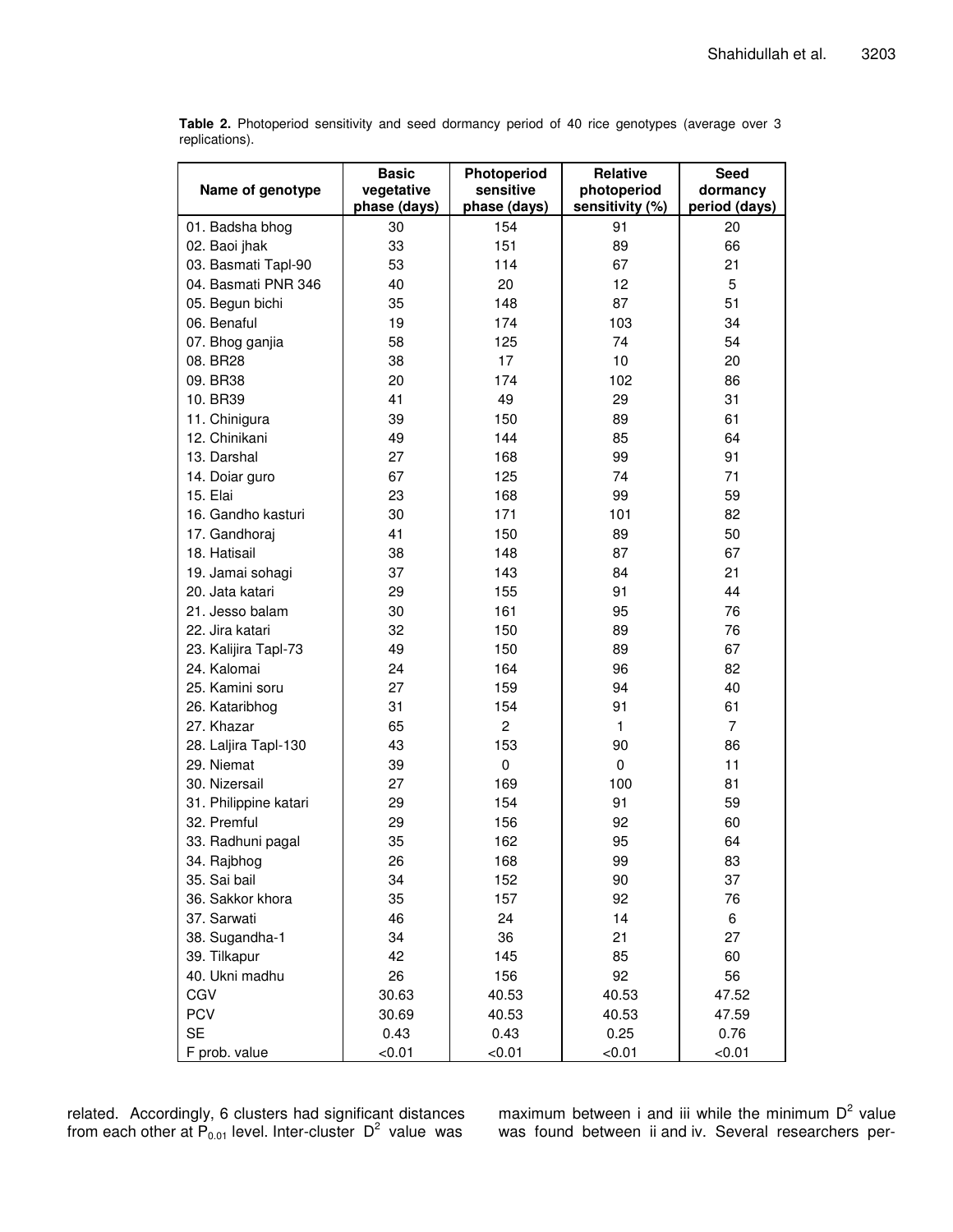

**Figure 1.** Interrelations of different phenological parameters in aromatic rice genotypes.

formed  $D^2$  analysis to identify distinct clusters on the basis of different physio-morphological characters in rice (Wu and Hung, 1998; Soni et al., 1999; Chauhan and Singh, 2003). The genotypes belonging to highly diverged clusters should be used in hybridization programme for obtaining wide spectrum of variations in the segregating population (Chawdhury, 1994). On the other hand, Bashar (2002) suggested the selection of genotypes belonging to moderate diversity in order to exploit benefits of heterosis. Above all, the selection of genotypes is dependent on the objective of breeding

programme. In the present study, majority of traditional aromatic rice germplasm are included in the cluster i which is characterized by longest growth duration, medium long BVP and the highest photoperiod sensitivity (Table 6). On the other hand group vi was found to hold shortest growth duration, very long BVP and almost insensitivity to photoperiod. Dingkuhn and Asch (1999) also identified several groups of rice cultivars on phenological responses in West Africa. In the current study, we have identified a large collection of genotypes (cluster i and ii) with shorter BVP and strong photoperiod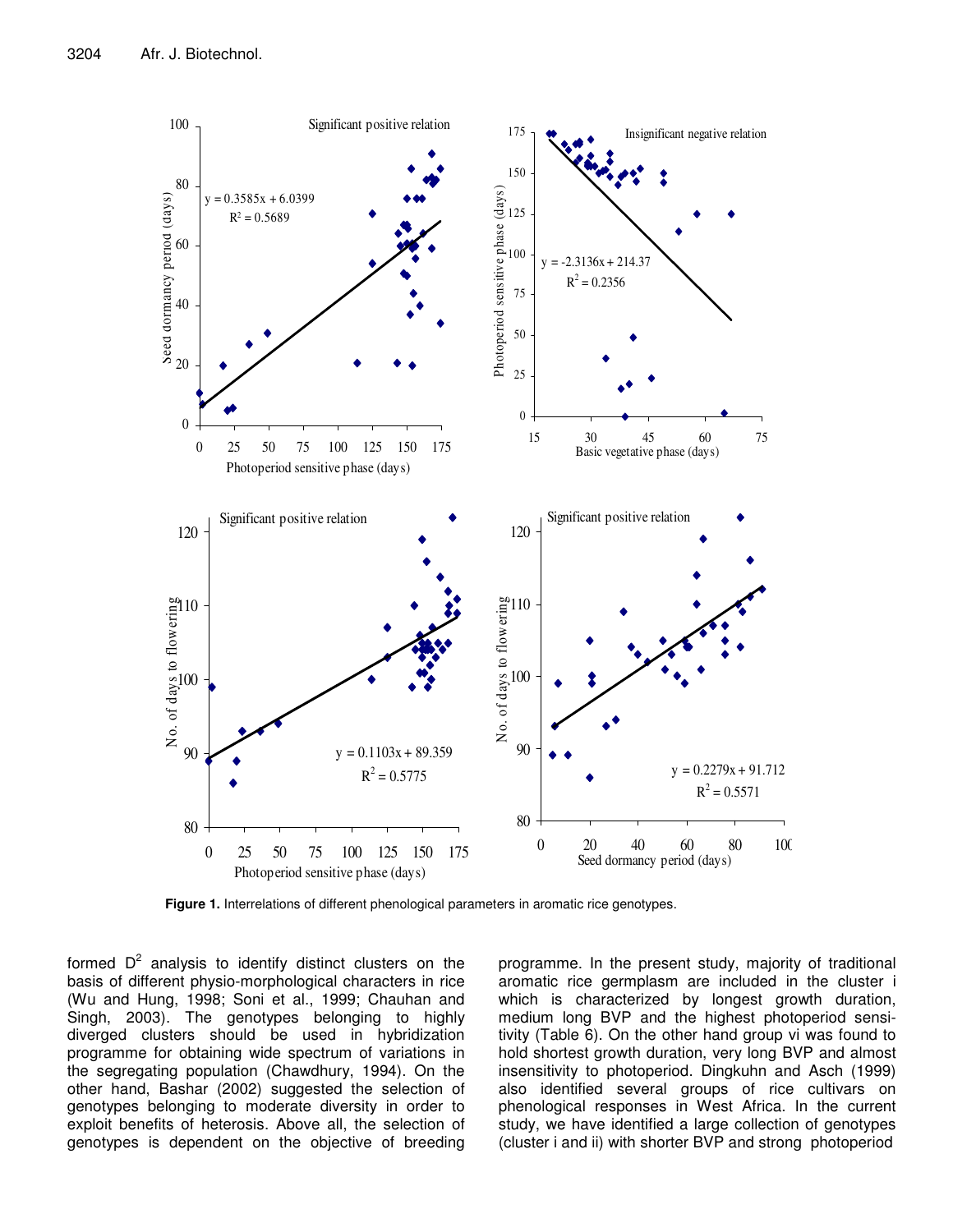

**Figure 2.** Dendrogram of 40 rice genotypes using average linkage between groups through hierarchical cluster analysis.

**Table 3.** Canonical discriminant function coefficients showing most contributing characters in clustering.

| Character                                 | <b>Functions</b> |         |         |         |
|-------------------------------------------|------------------|---------|---------|---------|
|                                           |                  | 2       | З       | 4       |
| Growth duration (sowing to 50% flowering) | $-0.29$          | $-0.09$ | $-0.01$ | 0.20    |
| Flowering duration                        | 0.21             | 0.04    | 0.36    | $-0.01$ |
| Basic vegetative phase                    | 0.25             | 0.15    | $-0.02$ | $-0.01$ |
| Relative photo. sensitivity               | 0.51             | 0.04    | 0.01    | $-0.04$ |

**Table 4.** Contribution by each of discriminant functions in grouping of rice genotypes.

| <b>Function</b> | Eigenvalue | % of Variance | Cumulative % | <b>Canonical correlation</b> |
|-----------------|------------|---------------|--------------|------------------------------|
|                 | 191.46     | 99.3          | 99.3         | 0.99                         |
| 2               | 1.15       | 0.6           | 99.9         | 0.73                         |
| З               | 0.13       | 0.1           | 100.0        | 0.34                         |
|                 | 0.07       | 0.0           | 100.0        | 0.25                         |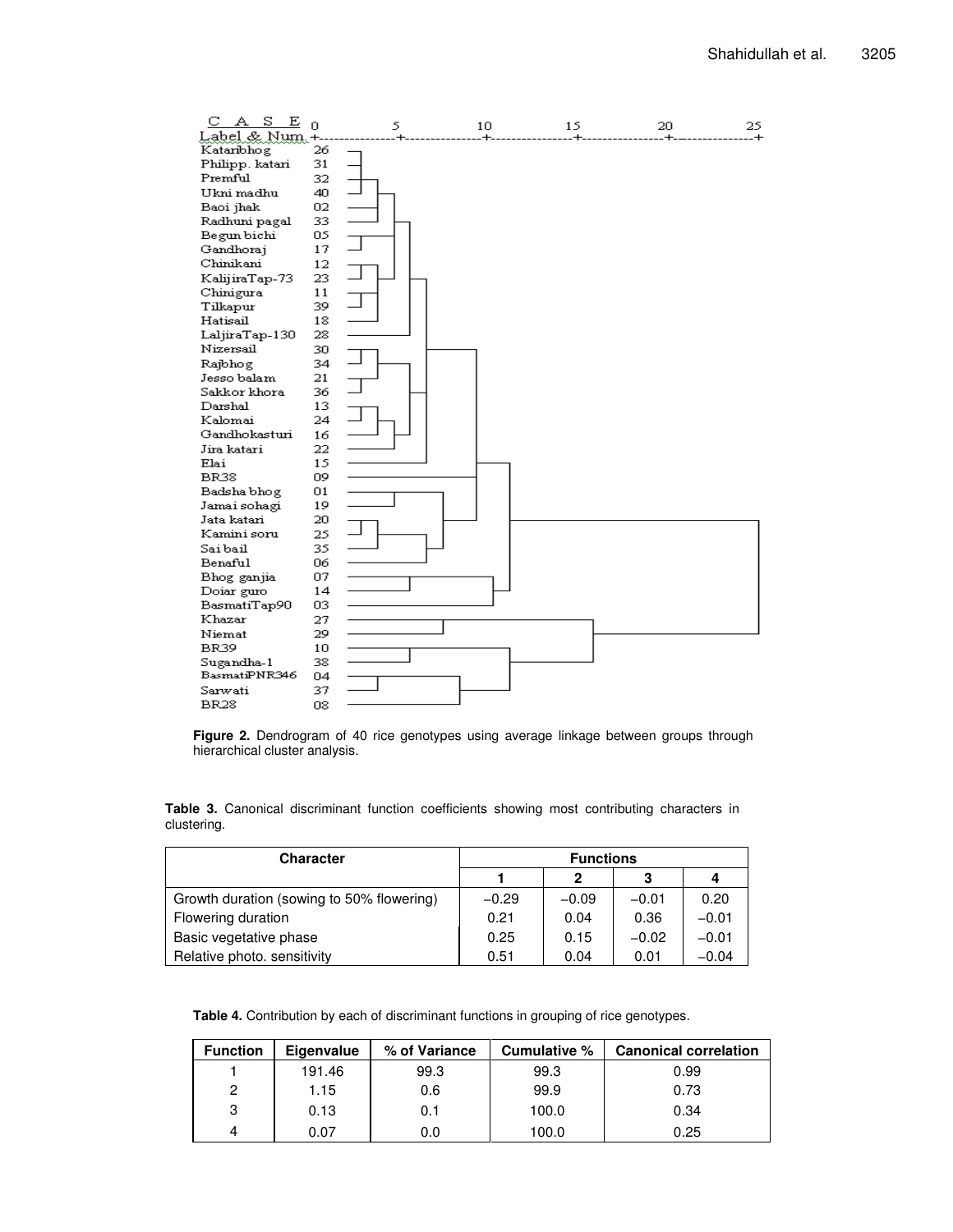

**Figure 3.** Graphic illustration of discriminant analysis for 6 clusters of 40 rice genotypes.

**Table 5.** Intra- and inter-cluster Mahalanobis distances (D 2 ) among 6 linkage groups.

| <b>Cluster</b> |              | ij           | iii            | iv              | v           | ٧i   |
|----------------|--------------|--------------|----------------|-----------------|-------------|------|
|                | 14.01        |              |                |                 |             |      |
| Ш              | $17.89$ **   | 9.57         |                |                 |             |      |
| Ш              | 694.83**     | **<br>138.55 | 8.25           |                 |             |      |
| IV             | $24.87$ **   | $14.06$ **   | $**$<br>284.01 | 5.78            |             |      |
| ٧              | **<br>378.96 | 94.73"       | **<br>14.26    | $***$<br>187.20 | 4.81        |      |
| V١             | 606.25"      | 161.72**     | **<br>15.50    | 300.97"         | **<br>25.36 | 4.02 |

**Table 6.** Features of the clusters based on the mean values of parameters participated in clustering process.

| <b>Cluster</b> | <b>Growth duration</b><br>(sowing to 50% flowering) | <b>Flowering</b><br>duration | <b>Basic vegetative</b><br>phase | Relative photo.<br>sensitivity |
|----------------|-----------------------------------------------------|------------------------------|----------------------------------|--------------------------------|
|                | 106.7                                               | 12.4                         | 33.6                             | 92.2                           |
|                | 104.7                                               | 14.1                         | 28.0                             | 93.6                           |
| Ш              | 89.3                                                | 16.3                         | 41.7                             | 12.0                           |
| IV             | 103.3                                               | 15.3                         | 59.3                             | 71.7                           |
| v              | 93.5                                                | 12.5                         | 37.5                             | 25.0                           |
| V١             | 84.0                                                | 18.0                         | 52.0                             | 0.5                            |